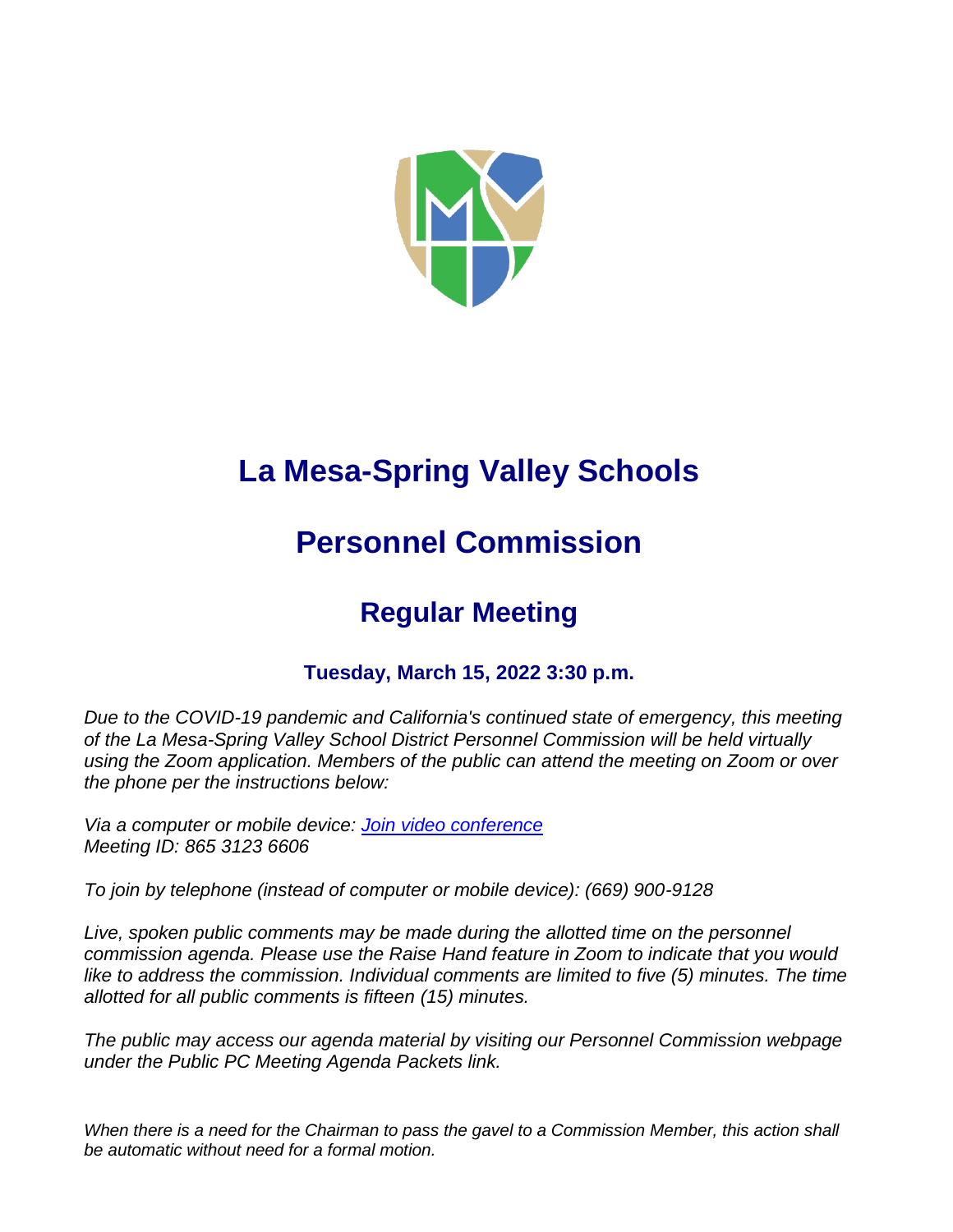### **La Mesa-Spring Valley Schools, Personnel Commission Regular Meeting Tuesday, March 15, 2022 3:30 p.m.**

#### *OPENING PROCEDURE*

- **1. Call to Order**
- **2. Pledge of Allegiance**
- **3. Roll Call/Establishment of a Quorum**

| Jeremy Martinson, Chair   | present | absent |
|---------------------------|---------|--------|
| Steve Babbitt, Vice Chair | present | absent |
| Patricia Ridenour, Member | present | absent |

#### *ACTION SESSION*

- **4. Approve the Agenda of the March 15, 2022 Regular Meeting**
- **5. Approve the Minutes of the February 15, 2022 Regular Meeting**
- **6. Adoption – Resolution 21 – 22 – 06 to Permit Temporary Teleconference Meetings During Identified State of Emergency Pursuant to AB 361 and Government Code 54953 (e)**

#### *INFORMATION SESSION*

#### **7. Items from the Floor**

*Persons may comment at this time on items not listed on the agenda. The Commissioners will hear such comments but may not discuss nor act upon them until they appear on the posted agenda. Comments will be limited to five [5] minutes per person, not to exceed a total of fifteen [15] minutes for this agenda item.* 

#### **8. Information Items**

- District Update
	- Assistant Superintendent, Human Resources, Dr. Meg Jacobsen
	- Assistant Superintendent, Business Services, Jennifer Nerat
- CSEA Update Chapter 419 President, Ahmad Swinton
- Personnel Update Director, Classified Personnel, Andrea Rivera
- Personnel Commissioner Update Personnel Commissioners

#### **9. Information Items**

- Tina Cano, HR Specialist
- Ali Junker, HR Analyst

#### **10. Next Meeting Date: Tuesday, April 19, 2022 – 3:30 p.m.**